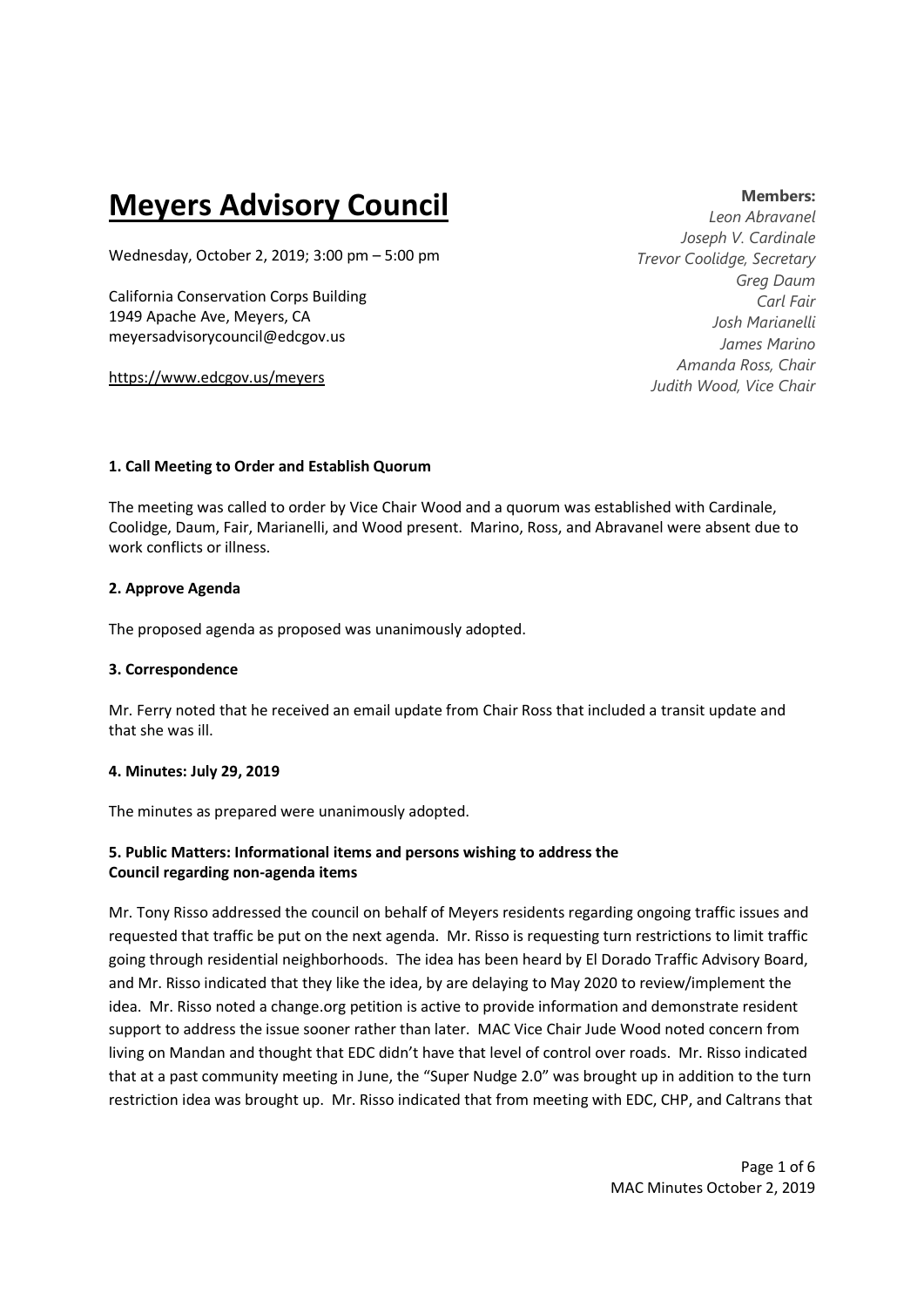it is possible to restrict, but the County would like to delay for studies. Mr. Risso's group would like to see something more aggressive and sooner.

Mr. Casey Howard from Meyers spoke on the topic of traffic as well, but stated that he felt that the issue wasn't with turn restrictions; it was a problem with GPS navigation re-routing drivers in circular detours. He noted requests from City and EDC being ignored by navigation applications. Mr. Howard implored MAC to put pressure on County to pressure app companies.

Mr. John Dayberry of Meyers addressed the MAC and requested to start a dialogue regarding public art element of the Meyers Area Plan to implement pieces of public art. He noted that the Tahoe Art Alliance can help with funding and develop a masterplan for Meyers. Mr. Dayberry noted that there was an original plan to include seven historic themes through different art installations in Meyers, and it is important to have a consistent theme for art and/or signage in Meyers.

MAC member Joe Cardinale noted that Tahoe Paradise Park is in the application process for grant funding for a new park restroom. He requested a letter of Support from the MAC to include in the CTC application. Vice Chair Wood indicated that she would prepare a letter of support both on behalf of the MAC and a second on from Boys and Girls Club of Lake Tahoe, of which she is the Executive Director. Wood noted that she also uses the park with the Boys and Girls club and understood the need.

#### **6.A. Presentation and Discussion on Economic Development**

Mr. Kyle Zimbelman with EDC provided a presentation on the County's Economic Development Fiscal Year 2019-20 Work Plan. During his introduction, Zimbelman noted support of Tahoe Chamber, with Mr. John Krueger, a regional business development consultant, and Mr. Steve Teshara, the Tahoe Chamber's CEO, in the audience.

Zimbleman noted advancements with EDC development structure; on 1/29/19 the EDC Board of Supervisors transferred Economic Development from the CAO office to the Planning and Building Department to encourage collaboration, followed by Board approval on 3/12/19 for the addition of a Senior Administrative Analyst and reassignment of an Analyst to improve staffing to support the new structure and strategic goals.

A key opening message was the mission to "Retain, Develop and Attract Business that Provide Economic Sustainability and Quality Job Creation." Mr. Krueger noted that as a consultant in 2015, he started an organization that supports six counties, and has subsequently moved on to consult on best practices in economic development. He stated that the County's program had been both formed and staffed, which was a big jump forward. EDC is now focused on existing businesses that form a foundation for growth. Sources of leads for growth and areas of focus include the County's surveying office that receives initial inquiries and industrial type businesses, along with TOT generators. Based on surveys, areas for improvements will be identified in moving forward. Krueger focused on economic development as a "team sport" and the need to find best practices from a broad variety and range of sources. A member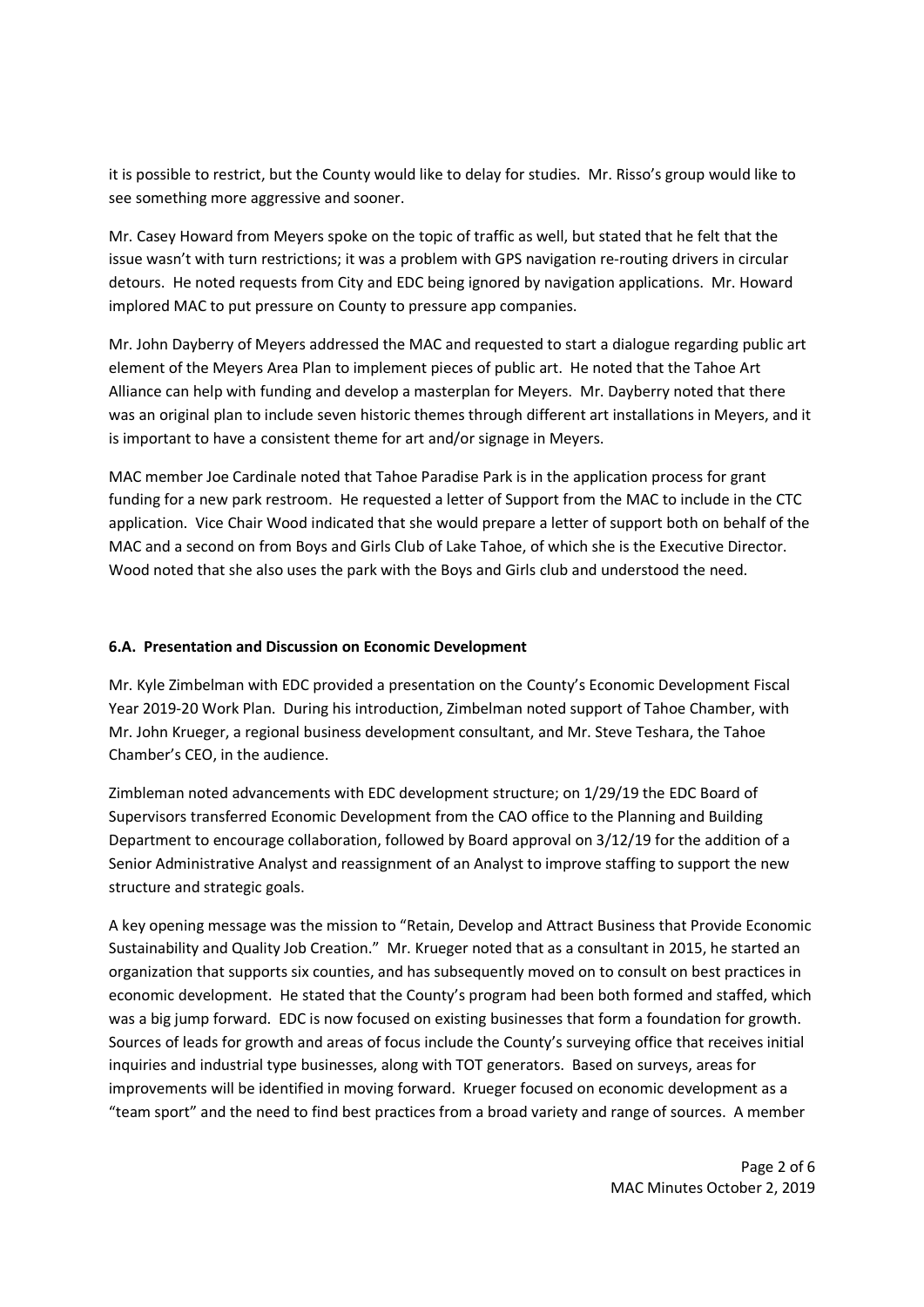of the audience noted that a dean at LTCC focused on connecting students with careers or jobs in demand based on past experience from economic development in Nevada. Krueger agreed and noted the importance of the workforce in businesses considering locating to a given area, and that no amount of incentives can make development happen without a workforce.

Zimbleman subsequently highlighted other areas of economic development focus, including:

- Increase employment opportunities by improving workforce development skill
- Invest in infrastructure needs to improve maintain competiveness, such as broadband and wifi infrastructure, the Missouri flat interchange, and addressing transportation needs for economic development.
- Nurture the County and Community's Business Friendly Reputation identify opportunities to improve processes and make business development less onerous.
- Provide Attainable Housing Options Balance Jobs with Housing focus on workforce housing development and review the potential long term impacts that age-restricted housing can have on schools and economic growth.

The presentation stressed the interconnected nature of business development, citing an example of the survey group contacting the economic development group about a potential development, which was able to engage with other County resources and receive help through the development process. EDC business development includes ongoing coordination with local chambers of commerce, collaboration with CAO, grants, development of industry relationships.

Examples of the partnerships to promote development and commerce included 2019-20 funding agreements such as Tahoe Prosperity Center (\$30k), EDC Chamber of Commerce Film Commission (\$150k), EDC Chamber of Commerce Visitors Authority (\$240k), El Dorado Hill Chamber of Commerce (\$110k), and Lake Tahoe South Shore Chamber of Commerce (\$79K).

MAC Member Cardinale asked about help with dealing with TRPA regulations as they impact businesses – EDC Planning Manager Mr. Brendan Ferry indicated that TRPA is still a separate challenge for implementation. Mr. Krueger noted that the cost and time of a certain regulation generally drive business determinations, but when the costs and times are unknown, businesses won't attempt to develop. Mr. Ferry noted that EDC and TRPA have an MOU that is transferring more and more responsibility to EDC, including larger projects such as multifamily and business projects.

## **6B. Discussion of County's Cannabis Ordinance**

Mr. Ferry provided an update on cannabis regulations in the County. In September, the County adopted regulations related to cannabis covering medicinal, delivery, cultivation, distribution, and research operations. Cannabis is legal in the County, with applications being received as of yesterday. The County is creating a new work group to handle the applications.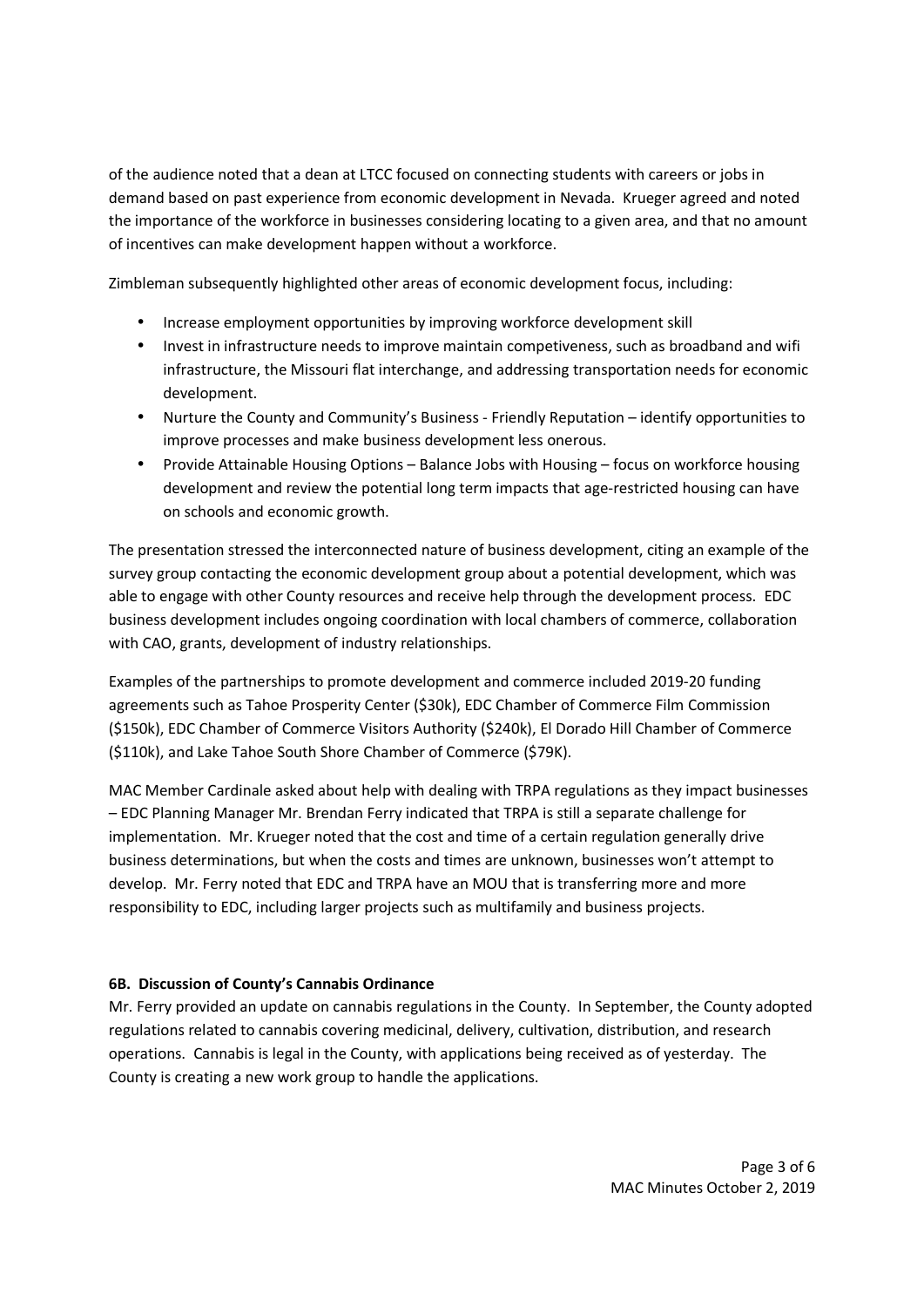Mr. Ferry noted that MAP areas were left out, unintentionally, from the cannabis regulations for uses being allowed. A proposal is being considered to add Town Center (retail) and industrial for (R&D and manufacturing) zones to the recent County ordinances to include zones included in the MAP. There are currently seven existing licenses available in the County, and consideration is being made to potentially add one or two licenses for Meyers. Meyers is hard due to the density of the area and existing setbacks as they pertain to cannabis. Ferry indicated that TRPA is deferring to local entities for cannabis regulation and is not taking a stand. MAC Vice Chair Jude asked about amending the MAP, Ferry indicated that it was not an amendment to the MAP, but was instead a modification to what activities are allowed in the different districts as identified in the MAP. Wood also asked about possibly using a ratio to determine how many licenses should be available, using the City of South Lake Tahoe as an example with a recommended ratio of approximately one dispensary per 5000 people. Ferry note that EDC currently has seven retail, 150 cultivation, unlimited delivery services, unlimited manufacture and laboratory licenses available.

During discussion, MAC Member Cardinale expressed a desire to bring the amendment question to a larger audience and ask to community. Wood noted that cannabis is a challenging topic, but that it is legal. One Meyers resident in the audience expressed a desire for EDC to look at the costs of cannabis for things such as treatment and ODs associated and compared it to cigarettes, concern was also expressed regarding the "cash nature" and potential criminal elements associated with cannabis operations.

Mr. Ferry noted that the amendment will require that it has to go before the Board of Supervisors, requiring an additional reading and adoption at the Board, in addition to potentially requiring planning commission action. Mr. Cardinale again pressed that the community should weigh in; Jude asked if the ratio of voters in the area that supported cannabis could be provided to determine the community's level of support. MAC member Coolidge asked if there were benefits to either having or not having a shop present, and if not having one could actually provide a greater economic benefit. MAC member Marianelli asked about the timing of the decision, due to licenses currently being applied for. Ms. Ariana Van Alstine, representing with Tahoe Honey Company noted the potential benefits of locally based cannabis business versus the pending arrival of larger national companies. Mr. Charles Willett with Tahoe Honey Company indicated that if he was successful in opening a local business, he would commit 1% of sales to the Meyers Community Foundation and other economic benefits to the County and Meyers community.

MAC Vice Chair Wood concluded that EDC Supervisor Novasel should be requested attend the next MAC meeting, with the next MAC meeting being scheduled sooner than normal due to the impacts of licenses potentially being taken by the time the adjustments are worked out for Meyers.

## **6.C. Discussion of Closed Visitor Center in Meyers**

Mr. Ferry noted that he had not heard back from USFS from his inquiry for the visitor center. Some history was provided that the USFS owns the land, CTC provided grant to USFS to run the facility for a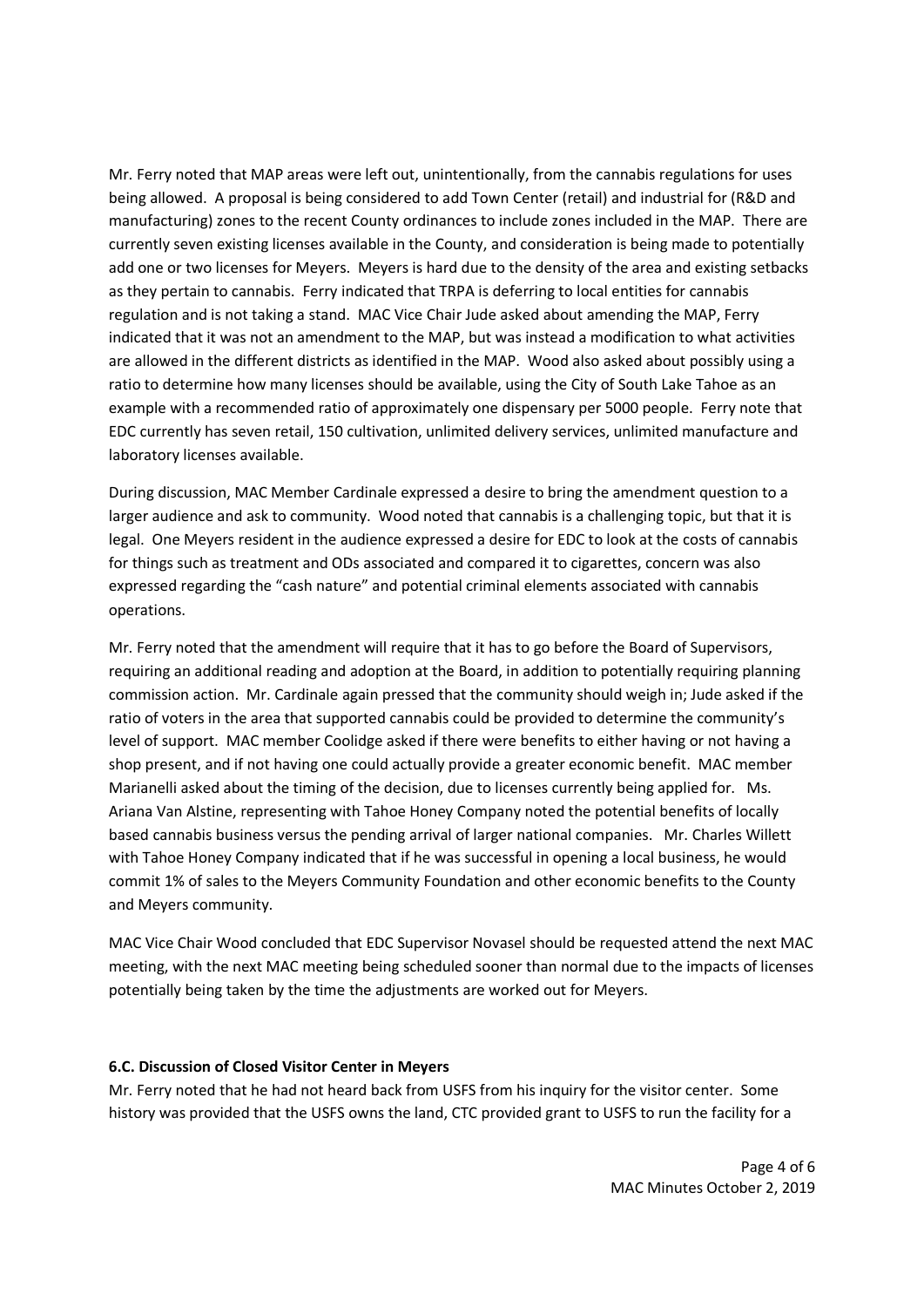number of years, but that the grant expired and the center closed, with the USFS having to decide between running the Taylor Creek visitor center or the Meyers visitor center, and chose to use available funding to maintain the salmon center.

A member of the audience noted extreme amount of human waste being left in yards and impacts on businesses due to a lack of restrooms during road closures and traffic jams in Meyers. Ms. Paula Petersen with South Tahoe Now shared a USFS PIO response that the "USFS is exploring opportunities with several partners to re-open the facility." Mr. Danberry noted that he had heard in the past that the USFS would potentially pass or permit the property to a willing partner – he suggested moving the boat wash station there or aquatic invasive center. Due to USFS not being present and in the interest of time, Vice Chair Wood requested that the topic be tabled.

## **6.D. Update from Public Transit Service Sub-Committee**

Due to the sub-committee lead, Chair Ross, being absent due to illness, a brief discussion occurred regarding transit, with Mr. Ferry reading an update from Chair Ross. Ross had made contact with TRPA to discuss barriers to bringing transit to Meyers. Background was provided that transit to Meyers was implemented in 2019, but ended in March due to only one or two riders using the service. Alternative opportunities are being explored, such as approaching El Dorado Transit to implement a reverse commuter bus, similar to the Placerville-Sacramento commute option. Ross is reaching out to El Dorado Transit with support from TRPA to identify over the hill opportunities. TRPA indicated that they would gladly provide grant writing support and recognized the challenge of transit over the hill. Vice Chair Wood noted that TTD has faced a reduction in service to match demand and funding, which further reduces the potential for Meyers. Mr. Ferry encouraged participation in the One Tahoe outreach effort to identify transit and travel habits and needs in Tahoe. Dial-a-ride is still available (para transit service), it is usually only available per federal regulation within 3/4mile of fixed route service, but has been maintained at a higher cost to users in Myers due to extended mileage costs.

#### **6.E. Update on Chain Control Action Plan**

MAC member Coolidge discussed what was include in Caltran's Environmental Impact Statement (EIS) document for the roundabout regarding chain control – the document indicated that a plan was still be determined and included consideration of advance notice of sign boards.

Discussion ensued regarding the design and operation of the new roundabout – it was noted that the bypass lane had not yet opened. A member of the audience asked if the roundabout was complete, noting a lack of reflectors, paint, and signage. Coolidge noted art was included in the EIS, but that aesthetic elements are not included, such as stamped or colored concrete and art. Another complaint was the uneven lighting and darkness on the 89 approach – it was again noted that the EIS indicated that even lighting would be provided, but was not. Concerns noted by Lake Valley Fire from a prior MAC